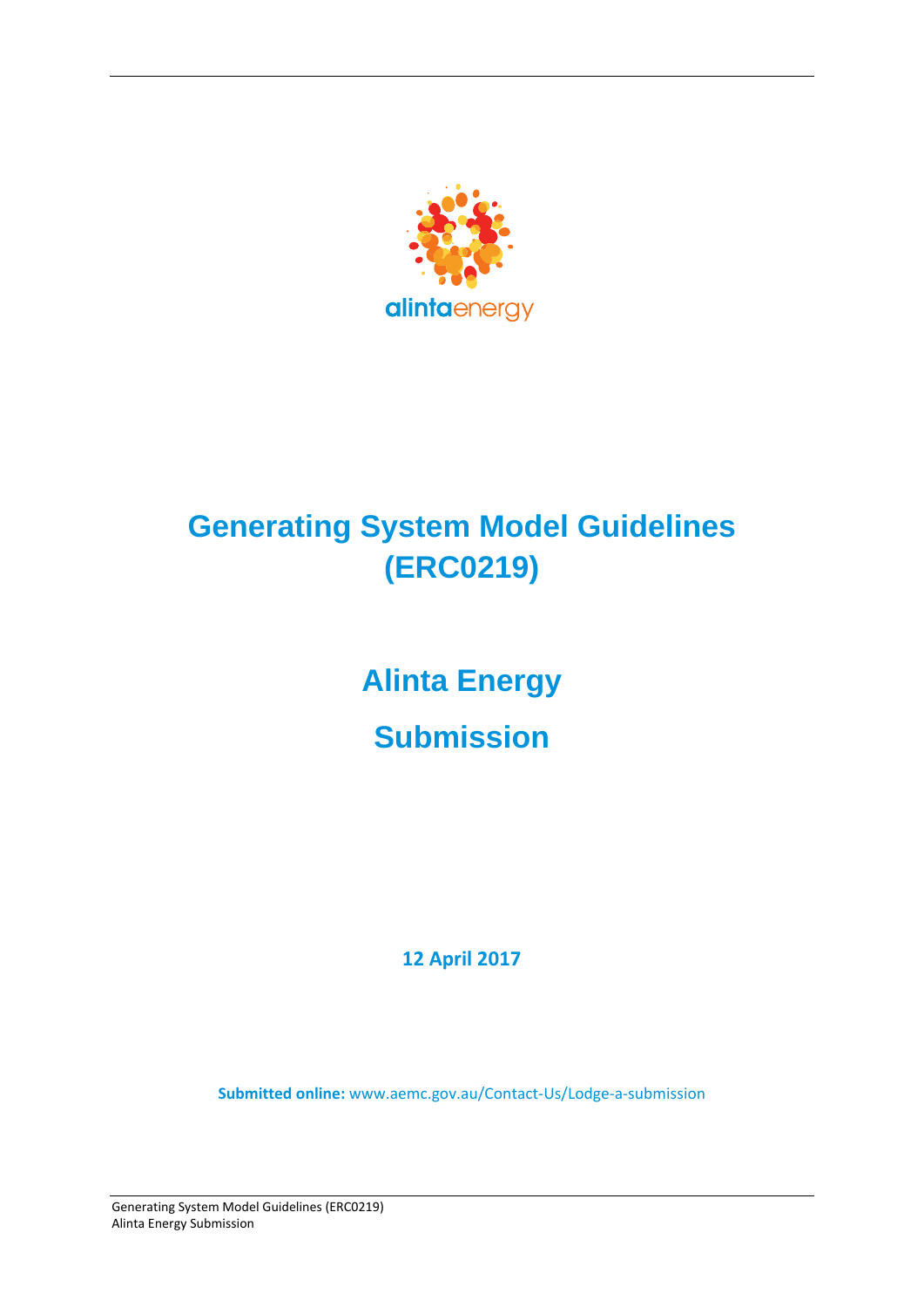#### *1. Introduction*

Alinta Energy (**Alinta**) welcomes the opportunity to provide a submission to the Australian Energy Market Commission's (**AEMC**) *National Electricity Amendment (Generating System Model Guidelines) Rule 2017* Consultation Paper.

Alinta is both a generator and retailer of electricity and gas in the east and west coast energy markets. It has 1700MW of gas-fired generation facilities, and in excess of 750,000 customers including nearly 200,000 in east coast markets.

While Alinta agrees that changing power system conditions are impacting on the ability of Australian Energy Market Operator (**AEMO**), and other parties, to undertake detailed modelling of the power system, it does not support the proposal to broaden the scope and increase the level of model data it may request from registered participants.

Alinta considers that the rule change request could represent a significant impost on both existing, and new participants, in the National Electricity Market (**NEM**) and that issues may also arise with the commercial sensitivity of the model information being requested.

#### *2. Alinta's key issues*

#### **2.1 Costs of compliance**

Alinta notes that generators will face increased compliance costs if required to provide more detailed model data to AEMO, and that the cost for retrospectively requiring an EMT-type model is significantly higher than requiring an EMT-type model prior to connection.

Alinta estimates the likely costs for participants to provide a broader scope of modelling data, or more detailed EMT-type models to AEMO could be in the realm of \$500k per generating unit. This estimated cost includes up to \$250k per generating unit to implement the model. Further costs are then incurred for testing, including:

- specialist labour;
- machine operating costs, including fuel costs and those costs associated with operating in certain test modes; and
- loss of electricity generation revenue while undertaking testing.

Should the testing identify any failures to comply, a participant can also incur additional costs in the tens of thousands of dollars to rectify any non-compliances.

While Alinta's standard approach with regards to new connections is to produce a detailed Power Factory Digsilent model, Alinta considers that the additional costs associated with these proposed data provision requirements could be a barrier to entry for new generators (particularly smaller generators).

#### **2.2 Ability to comply**

Alinta considers that there are restrictions associated with providing additional modelling data of the type contemplated in the rule change request, for example: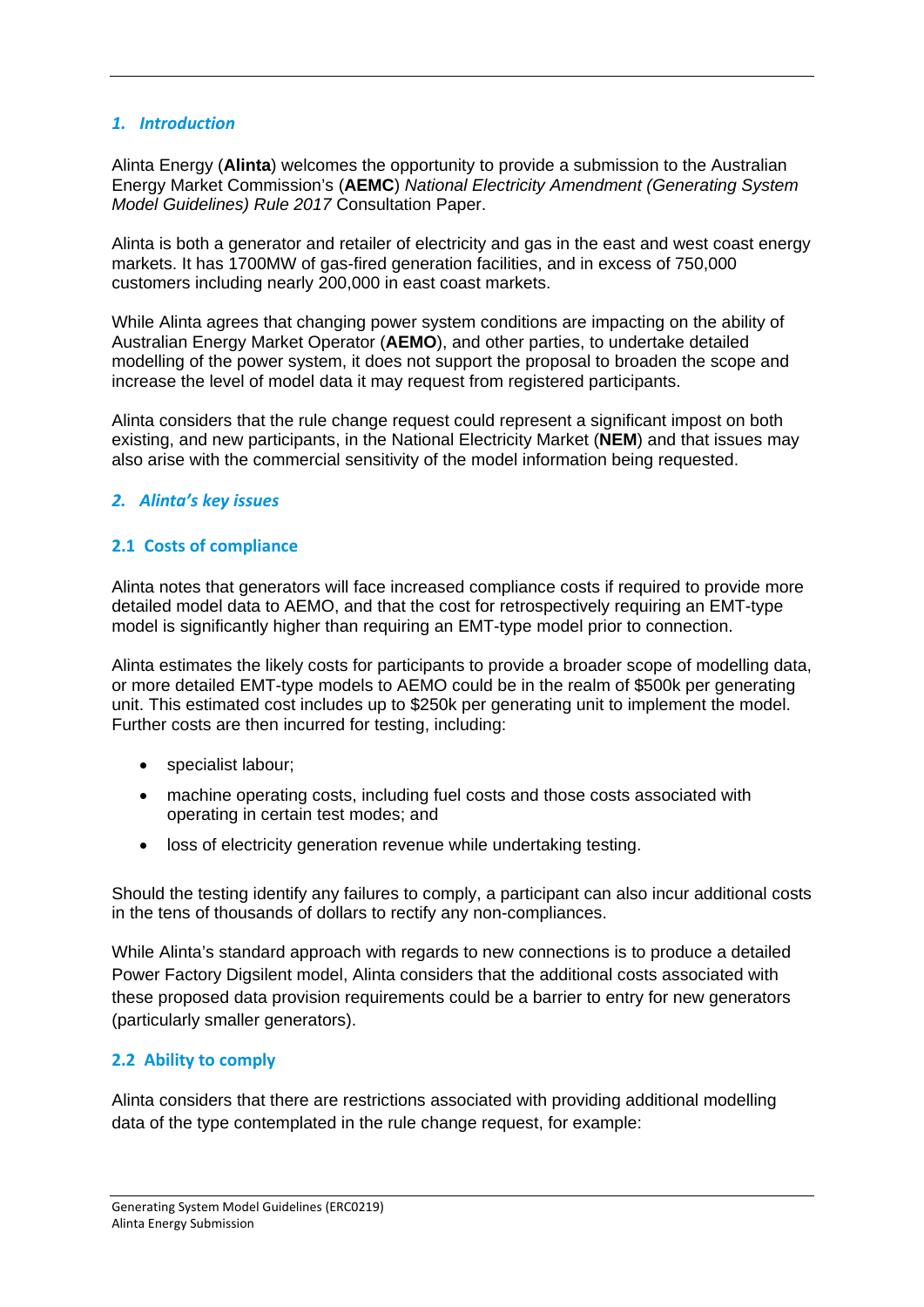- a full set of original equipment manufacturer (**OEM**) machine data required to create a true model is rarely available to a participant and therefore many assumptions and calculations will be required which reduces the definition and reliability of the broader model; and
- even if generators already possess the EMT-type models from the OEM, the release of those models to any third party, including AEMO, may be restricted under private confidentiality agreements.

These restrictions mean that the ability for generators to comply with providing the data contemplated in the rule change request will differ from one participant to another.

## **2.3 Data disclosure**

While Alinta does not support the proposal, if it were to progress, Alinta agrees with AEMC that a key issue to be considered is which parties should have access to EMT-type model data and in what form that data should be provided.

Alinta considers that EMT-type models contain commercially sensitive information, including sensitive intellectual property of the OEM. Therefore, Alinta is strongly of the opinion that:

- third parties (i.e. other generators) should not have access to EMT-type models, and that encryption of this data would not provide sufficient protection to address issues related to commercial sensitivity of the data; and
- AEMO and Network Service Providers are the only parties that should have access to EMT-type model data provided by generators.

### **2.4 Transitional Rules**

AEMO's rule change request proposes that these new information provision requirements would mainly be applied to new connecting generators. However, in some instances, existing registered participants would also be required to provide modelling information. For generators, this information would generally be required:

- at the time of negotiating a network connection;
- If *"in AEMO's reasonable opinion, there is a risk that the plant will adversely affect network capability, power system security, quality or reliability of supply, interregional power transfers or the use of a network by another Network User"*; and
- if changes are made to existing plant through the process under rule 5.3.9 even if the changes are considered to be 'like-for-like".

Alinta is concerned that, in some cases, AEMO would have discretion to require additional information, potentially including both a broader scope and more detailed modelling information, from existing registered participants. This would be at a significant cost to existing participants, for little additional benefit for those participants.

Alinta considers that there needs to be some recourse available to a participant if it does not agree with the AEMO's assessment that the plant will adversely affect network capability, power system security, quality or reliability of supply and therefore obligated to provide additional modelling data or retrofit an EMT-Type model.